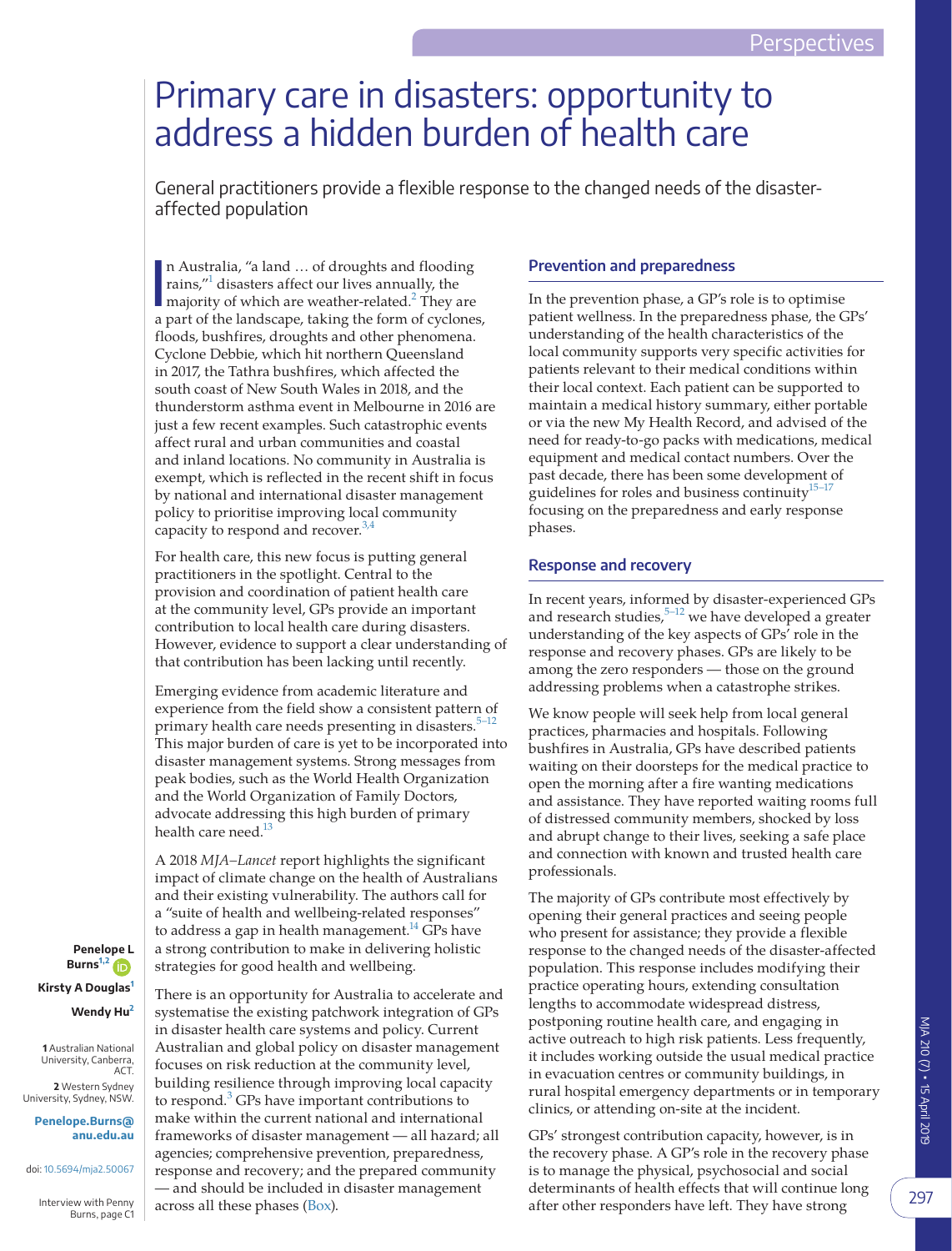<span id="page-1-0"></span>

public health roles in surveillance as the eyes and ears of the community.

There is now a growing body of epidemiological research on the health consequences of disasters relevant to primary health care which will be encountered in the response and recovery phases,  $5-12$ with management of chronic disease being the major burden.<sup>11</sup> Many similar health effects are described, regardless of whether the hazard is flood, earthquake, storm or bushfire. Despite the evidence, guidelines for GPs over the response and recovery periods are very limited both in Australia and internationally. This evidence suggests increases in the prevalence and incidence of disease, $6,7$  the deterioration of preexisting conditions,  $8.9$  and new emergent diagnoses<sup>10</sup> in association with disasters.

Alongside acute injury, early effects reported include respiratory effects from dust or smoke and dermatological effects from sunburn and animal or insect bites. Significant increases in acute exacerbations of chronic diseases can overwhelm medical facilities, as patients present with diabetes, hypertension, chronic bronchitis, mental health conditions, prescription refills, and drug dependence.

In the weeks after disasters, increased incidence of high blood pressure and acute myocardial infarction<sup>[6](#page-3-8)</sup> may be compounded by cerebrovascular accidents,<sup>[12](#page-3-12)</sup> with carbon monoxide poisoning, $5$  falls and dermatitis also seen. Infective conditions may start to present, such as acute respiratory infections, sinusitis and pneumonia.

Months and years after disasters, deterioration in preexisting conditions such as diabetes, hypertension and hyperlipidaemia as well as emerging mental health conditions, such as acute and post-traumatic stress symptoms or traumatic grief, become particularly relevant.<sup>[8](#page-3-9)</sup> This broad range of health problems affecting people after a disaster creates a critical role for GPs, who are already responsible for such activities and who remain in the area in the months and years after a disaster.

#### **Next steps**

About 36 000 GPs work in communities across Australia. They see 2–3 million presentations every week and manage the health of over 21.7 million Australians every year.<sup>18</sup> They predominantly manage mental health and chronic conditions.<sup>19</sup> When a disaster strikes, GPs are involved personally or professionally — or both. GPs' contributions should be a continuation and enhancement of their existing roles and responsibilities in mental and physical health and chronic disease management, alongside preventive care and support of general wellbeing within the local community context and its unique characteristics.

The recovery period after disasters is an important time for GPs to connect with and assess their patients. Conducting a brief post-disaster health check provides an opportunity to assess the effect of the disaster and the level of distress created by the event. It offers an opportunity to personalise health and wellness recommendations as well as determine when additional medical support is required. Practitioners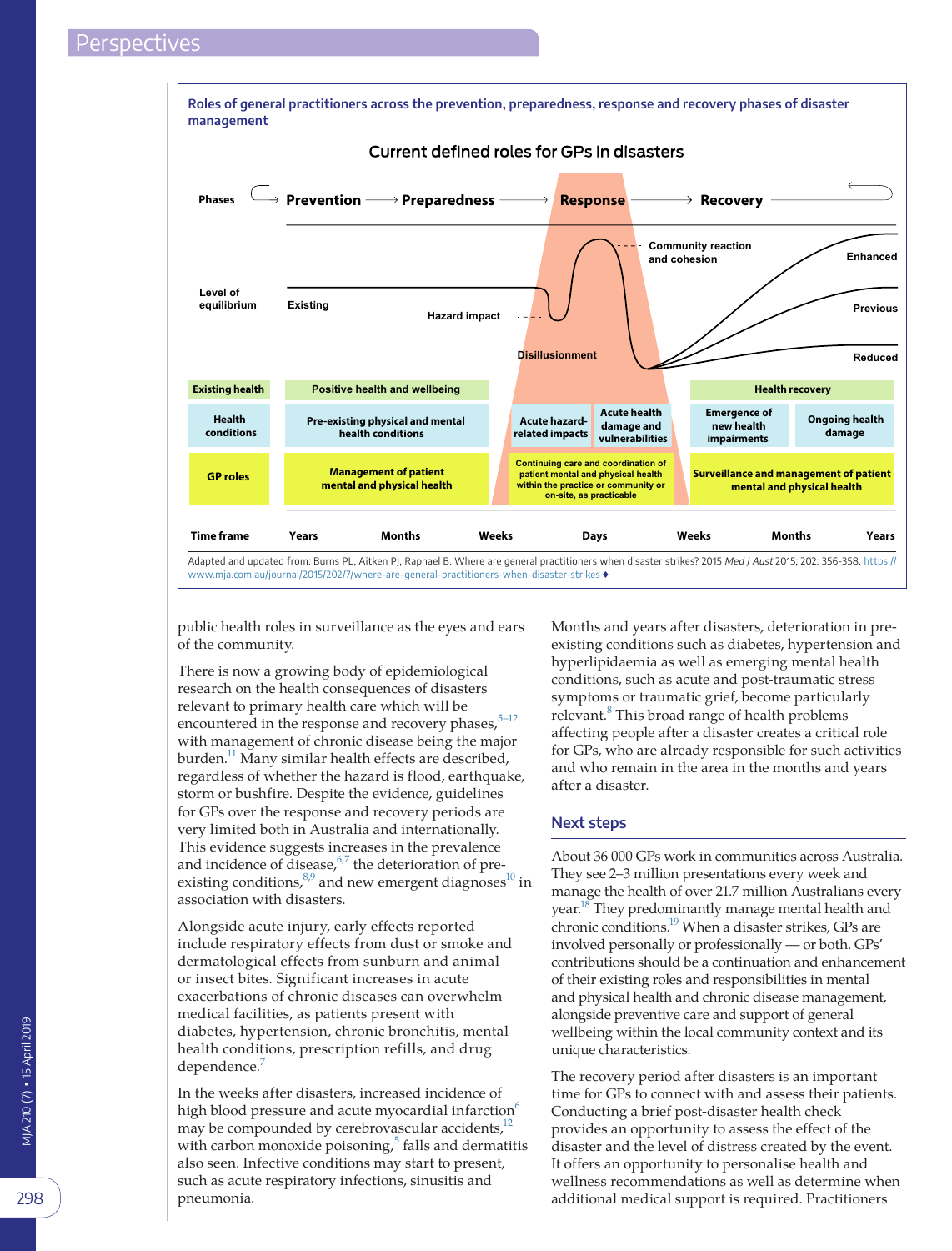can assess acute conditions and review chronic conditions (eg, a need for medication adjustment in evacuations in relation to altered physical activity or diet that may affect control of diabetes).

In accordance with the Sendai Framework for Disaster Risk Reduction, $^{20}$  GPs have an opportunity to contribute their expertise from their ongoing health care activities to help reduce the health effects of catastrophes across all phases of prevention, preparedness, response and recovery of disaster management.

In order to support and inform GPs in this process, it is important to:

- develop clinical guidelines targeted at the epidemiological pattern of health consequences from disaster, with timelines for presentation and follow-up in the days, months and years after the event, and
- increase connectivity between GPs and other health professionals involved in the recovery space. At a minimum, this requires awareness and respect for the contribution of all health professionals, but

ultimately, it should be standardised through formal policies and integrated pathways.

### **Conclusion**

The involvement of GPs will help unify disaster health management of people in the community context across all levels of health service provision and biopsychosocial domains. This involvement will help change the paradigm of disaster management so that it is centred on the experience of the people at the heart of communities during a disaster and in the years that follow.

**Acknowledgements:** We thank the Royal Australian College of General Practitioners Foundation for their support on some early work in this field.

**Competing interests:** No relevant disclosures.

**Provenance:** Commissioned; externally peer reviewed. ■

© 2019 AMPCo Pty Ltd

References are available online.